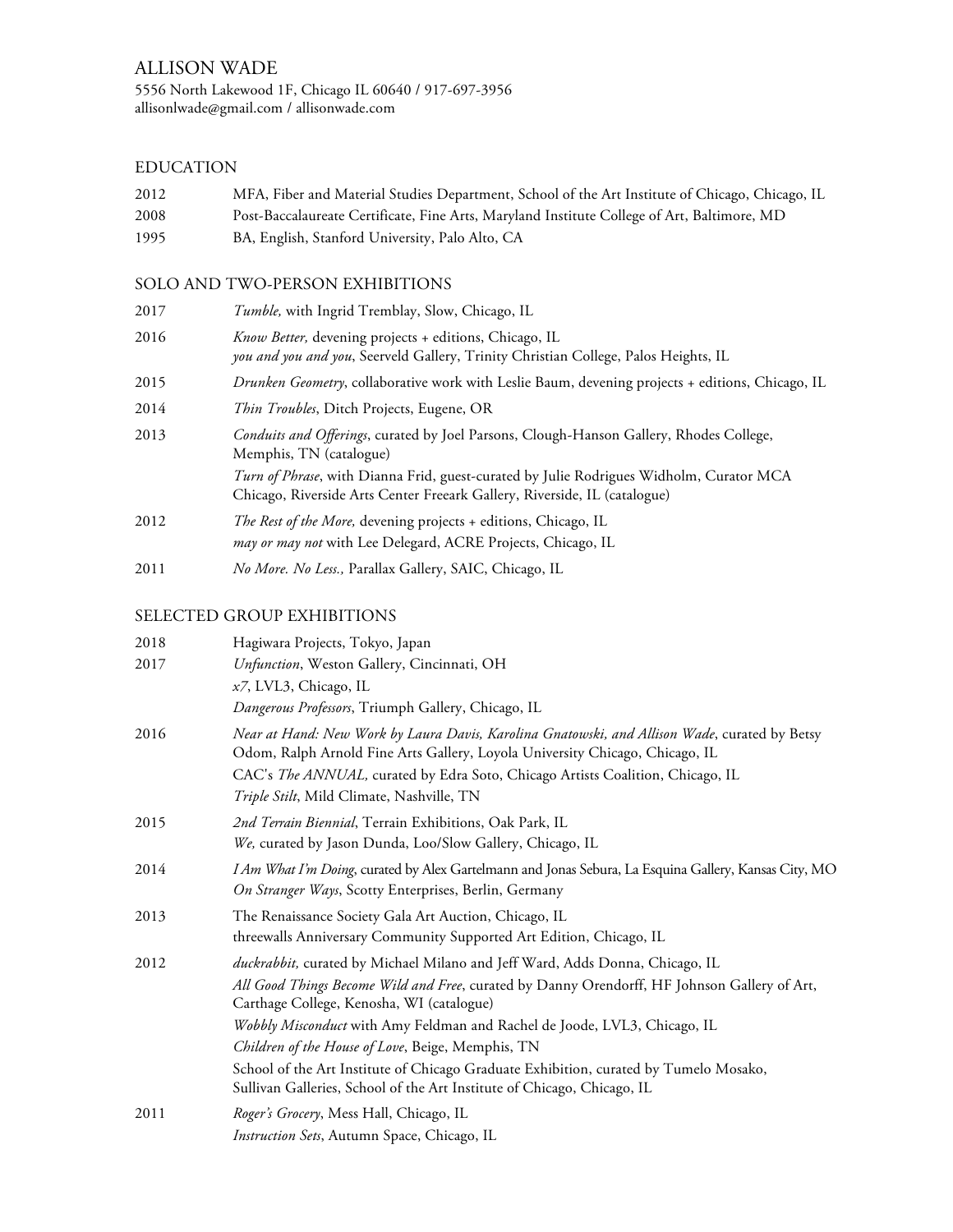### AWARDS / FELLOWSHIPS / RESIDENCIES

| Dave Bown Projects - 10th Semiannual Competition (Curators: Claire C. Carter, Carmen Hermo,<br>Anna Stothart) Award of Excellence (Unrestricted monetary award)                                                                                      |
|------------------------------------------------------------------------------------------------------------------------------------------------------------------------------------------------------------------------------------------------------|
| The Ox-Bow Residency Award, Saugatuck, MI<br>Purchase Award, Working Artist Org                                                                                                                                                                      |
| Edes Foundation Semi-Finalist Prize, Clare Rosen and Samuel Edes Foundation Prize for<br>Emerging Artists, awarded through the School of the Art Institute of Chicago                                                                                |
| The Richard and Ellen Sandor Family Foundation Scholarship in Honor of Lisa Wainwright,<br>and the LeRoy Neiman Scholarship, awarded through the School of the Art Institute of Chicago<br>to attend Ox-Bow                                          |
| Mustarinda Residency, Hyrynsalmi, Finland<br>ACRE Residency, Steuben, WI                                                                                                                                                                             |
| Nippon Steel U.S.A., Inc./The School of the Art Institute of Chicago Presidential Awards<br>Roads Scholarship for Research and Travel, awarded through the Better Homes & Gardens Art<br>History class at the School of the Art Institute of Chicago |
| The Joan Mitchell Foundation Fellowship, Vermont Studio Center Artist's Residency                                                                                                                                                                    |
| Maryland Institute College of Art, Post-Baccalaureate Merit Scholarship                                                                                                                                                                              |
|                                                                                                                                                                                                                                                      |

#### REVIEWS / ARTICLES / INTERVIEWS

Kate Sierzputowski, "At Triumph Gallery, more than 150 artists counteract a GOP watch list," chicagoreader.com, May 24, 2017.

https://www.chicagoreader.com/chicago/dangerous-professors-triumph-gallery-artist-educators-ruslanalichtzier/Content?oid=26597660#.WSdYAIrtZJw.email

Ruslana Lichtzier, review of "Drunken Geometry," The Seen, March 5, 2015. http://blog.expositionchicago.com/art-seen-chicago/drunken-geometry-devening-projects-editions/

"Allison Wade's Sculptured Prose," Inside/Within, November 2014. http://insidewithin.com/allison-wade/

Britton Bertran, Chicago's Top 5 Emerging Artists of 2013, Bad at Sports, January 6, 2014. http://badatsports.com/tags/britton-bertran/

"Artist of the Week," LVL3 Media, June 27, 2012. http://lvl3media.com/artist-of-the-week-allison-wade/#.Vfbdo3t4hB8

Lynette Miranda, "Other Investigations: Allison Wade," make-space.net, May 31, 2012. http://make-space.net/2012/05/31/other-investigations-allison-wade/

### TEACHING EXPERIENCE

2013 – present Lecturer, Department of Art Theory & Practice, Northwestern University, Evanston, IL

- Introduction to Drawing
- Introduction to Sculpture

2012 – 2014 Adjunct Instructor, Carthage College, Kenosha, WI

- Drawing I
- Wood Sculpture
- Introduction to Sculpture
- Advanced Sculpture
- Introduction to Three-Dimensional Design